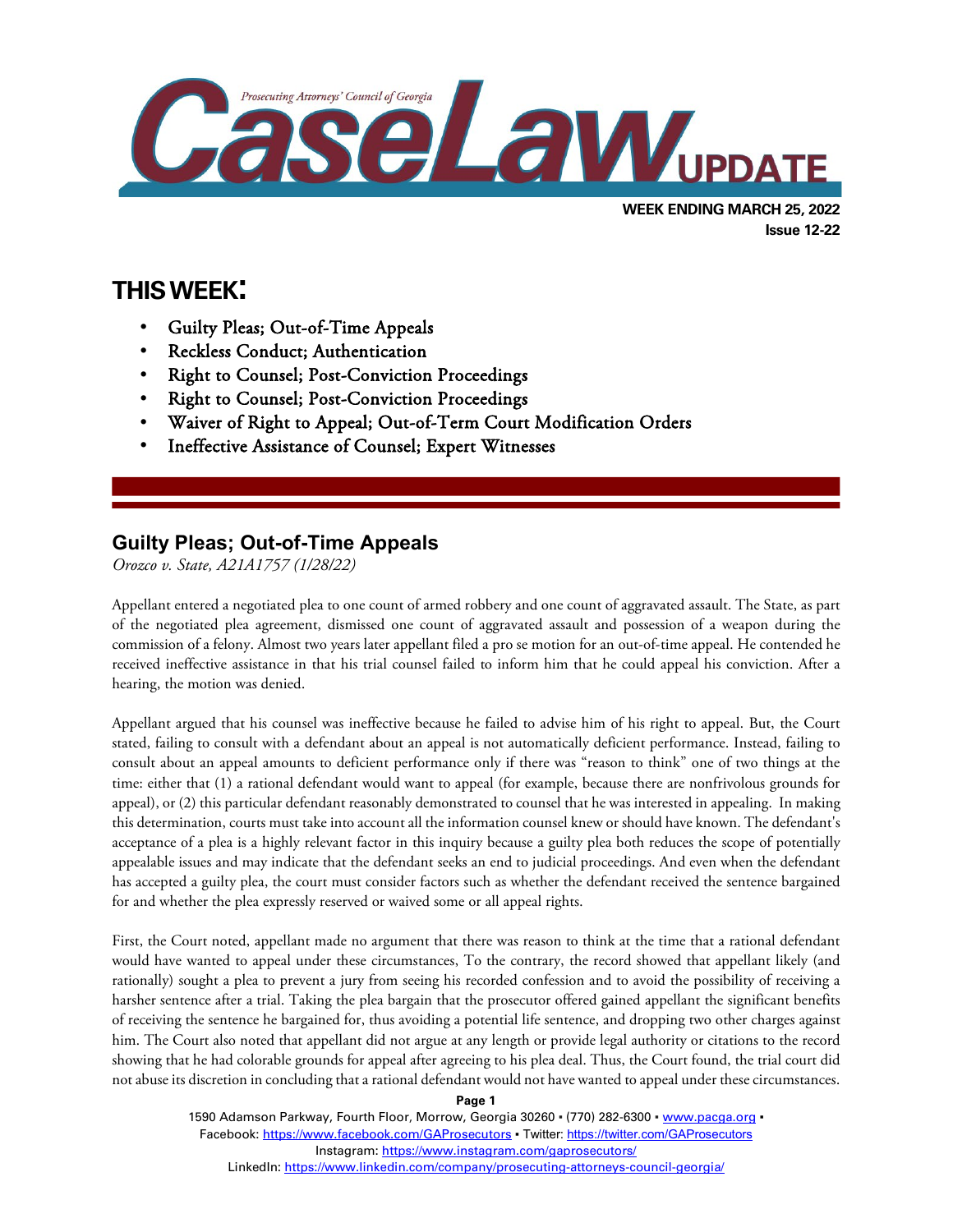

Second, the record did not show that appellant demonstrated any interest in appealing or in withdrawing his plea either during the plea colloquy or immediately after sentencing. The transcript of the plea hearing offered not even a hint that appellant was dissatisfied with his plea at that time, and the undisputed evidence showed that appellant did not express dissatisfaction with his plea until months later, well after the window for a direct appeal had closed. Accordingly, the Court concluded, appellant failed to show that counsel's failure to consult with him about an appeal of his negotiated guilty plea amounted to deficient performance.

#### **Reckless Conduct; Authentication**

#### *In re A. A., A21A1724 (1/31/22)*

Appellant was adjudicated delinquent on a count of reckless conduct. The evidence showed that appellant lived at a residence with her legal guardian, who reported finding a cell phone containing a video depicting appellant inserting a toothbrush into her vagina in the bathroom where the guardian's two biological children kept their toothbrushes. A week or so before this incident, the guardian took appellant to receive a second treatment for gonorrhea, a sexually transmitted illness. Appellant admitted to inserting at least one of the children's toothbrushes into her vagina, that she was the person on the video, and that she did so because she found the children "annoying."

Appellant argued that the trial court erred in its interpretation of the reckless-conduct statute, OCGA § 16-5-60. She contended that the statute cannot be read as "relating to the negligent or purposeful spread of any disease both because of the content of the statute as a whole and because of the logical implication of interpreting the statute in that way." Specifically, she noted that the relevant statute subsequently mentions only HIV and no other communicable diseases. The Court disagreed.

OCGA § 16-5-60 (b) provides as follows: "A person who causes bodily harm to or endangers the bodily safety of another person by consciously disregarding a substantial and unjustifiable risk that his act or omission will cause harm or endanger the safety of the other person and the disregard constitutes a gross deviation from the standard of care which a reasonable person would exercise in the situation is guilty of a misdemeanor." Thus, the Court stated, while appellant is correct that OCGA § 16-5-60 goes on to discuss HIV *specifically in other subsections of the statute*, it does so in terms of criminalizing instances in which a person who is knowingly infected with HIV does not disclose this information before engaging in sexual intercourse or sexual acts with another, sharing hypodermic needles or syringes, performing sexual acts for money, soliciting or submitting to sodomy for money, or donating blood or other bodily fluid. The statute also criminalizes the knowing attempt to infect a peace officer or correctional officer with HIV or hepatitis. But none of this additional statutory language suggests the General Assembly did not intend for OCGA § 16-5-60 (b) to encompass other communicable diseases.

Also, the Court noted, unlike OCGA § 16-5-60 (b), these latter provisions constitute felonies. And all OCGA § 16-5-60 (b) requires, by its plain terms, is proof that a person consciously disregarded a substantial and unjustifiable risk that his act would harm another person or endanger the other person's safety. Accordingly, the Court determined, the trial court did not err in concluding that OCGA § 16-5-60 (b) could apply to the potential transmission of gonorrhea which, as it

> 1590 Adamson Parkway, Fourth Floor, Morrow, Georgia 30260 · (770) 282-6300 · [www.pacga.org](http://www.pacga.org/) · Facebook:<https://www.facebook.com/GAProsecutors> . Twitter[: https://twitter.com/GAProsecutors](https://twitter.com/GAProsecutors) Instagram[: https://www.instagram.com/gaprosecutors/](https://www.instagram.com/gaprosecutors/) LinkedIn:<https://www.linkedin.com/company/prosecuting-attorneys-council-georgia/>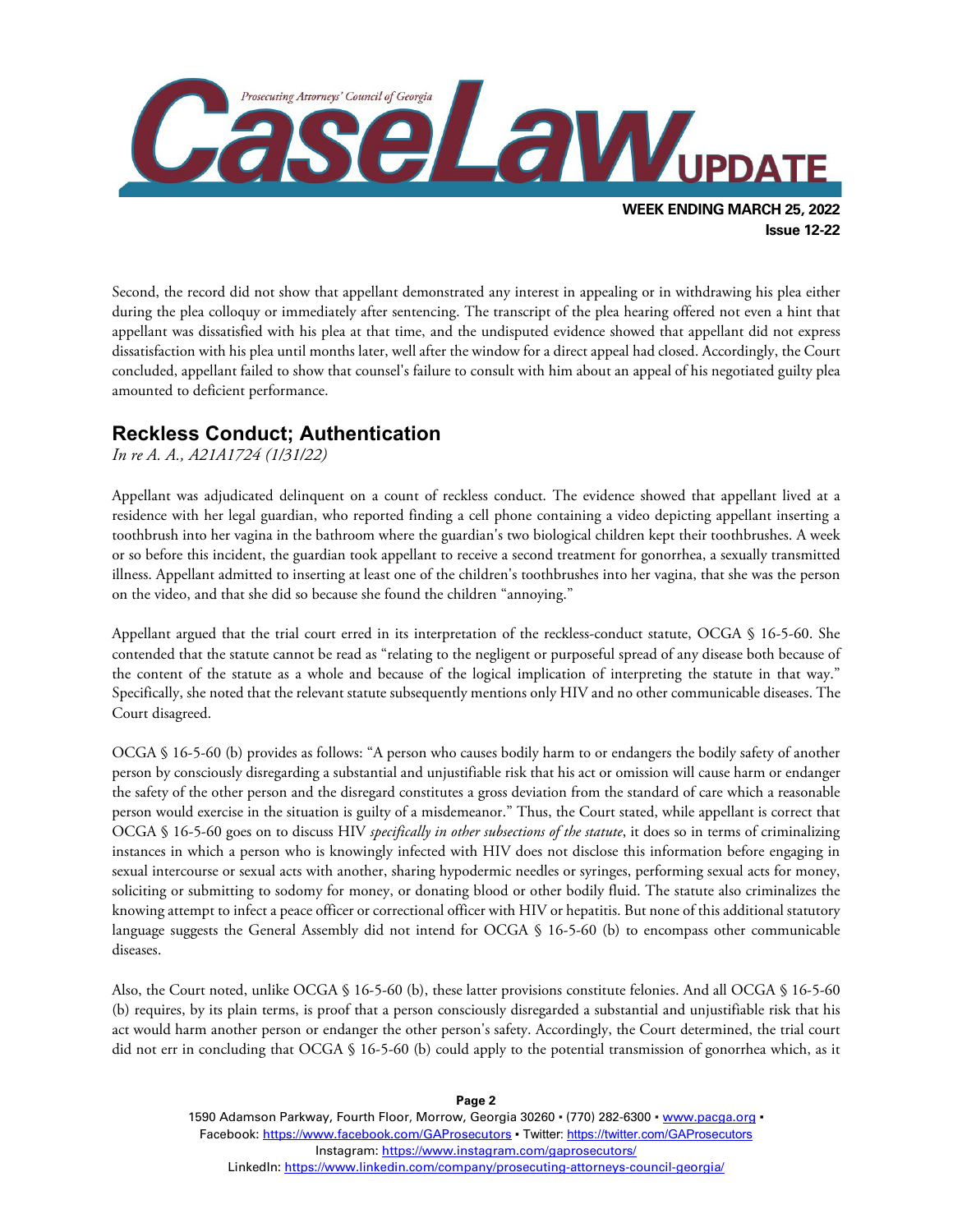

happens, the General Assembly has elsewhere "declared to be contagious, infectious, communicable, and dangerous to the public health." OCGA § 31-17-1; see OCGA § 42-1-7 (a).

Appellant next contended that the trial court erred by overruling her objection and admitting text messages that were unsupported by proper authentication. The record showed that the State introduced screen shots of text messages between appellant and another individual. And while those messages did not show the time or date on which they were sent and received, appellant mentions within them that she is at "a foster home called angels house" and her guardian found out about "the toothbrush thing." Additionally, appellant's guardian testified that the text messages were found on a phone appellant used, which was the same phone that stored the toothbrush video. And in the text messages, appellant disclosed to the other individual that her guardian had "found out about the toothbrush thing but [appellant] had washed them off and everything after."

Appellant argued that her guardian's testimony regarding the text messages was insufficient to authenticate them because she was not the recipient of those messages. In doing so, appellant contrasted this case from those in which texts were authenticated by a participant in the text exchange, when a phone was confiscated from the person who sent the text messages, or when cell-phone records demonstrated the subscriber's identity.

However, the Court found, OCGA § 24-9-901 (b) describes, but does not limit, examples of means by which authentication or identification may be accomplished, including "[t]estimony of a witness with knowledge that a matter is what it is claimed to be" and "[a]ppearance, contents, substance, internal patterns, or other distinctive characteristics, taken in conjunction with circumstances." Indeed, there are no special rules under Georgia law governing the authentication of electronic documents or communications. As a result, after the party seeking to authenticate evidence presents a prima facie case that the evidence is what it purports to be, the evidence is properly admitted, leaving the ultimate question of authenticity to be decided by the jury.

Nevertheless, the Court acknowledged that every form of electronic communication can be "spoofed," "hacked," or "forged," but this does not and cannot mean that courts should reject any and all such communications. Instead, the vast majority of these electronic communications are just as they appear to be—quite authentic. And here, the State presented sufficient evidence to authenticate the text messages from the phone when the content of those messages—taken together with the fact that they were on the same phone appellant *admittedly* used to film herself inserting a toothbrush into her vagina—all supported the guardian's testimony that appellant was the one who used that particular cell phone.

## **Right to Counsel; Post-Conviction Proceedings**

*Donovan v. State, A21A1407 (1/31/22)*

Appellant was charged with two counts of felony cargo theft. He requested to be allowed to represent himself, but either before trial or during trial, decided to allow stand-by counsel to take over. Following his conviction, the trial court again allowed him to represent himself. Acting pro se, appellant filed an unsuccessful motion to modify his sentence and represented himself in proceedings related to a motion for new trial previously filed by counsel. Appellant contended that he did not validly elect to represent himself in post-conviction proceedings. The Court agreed.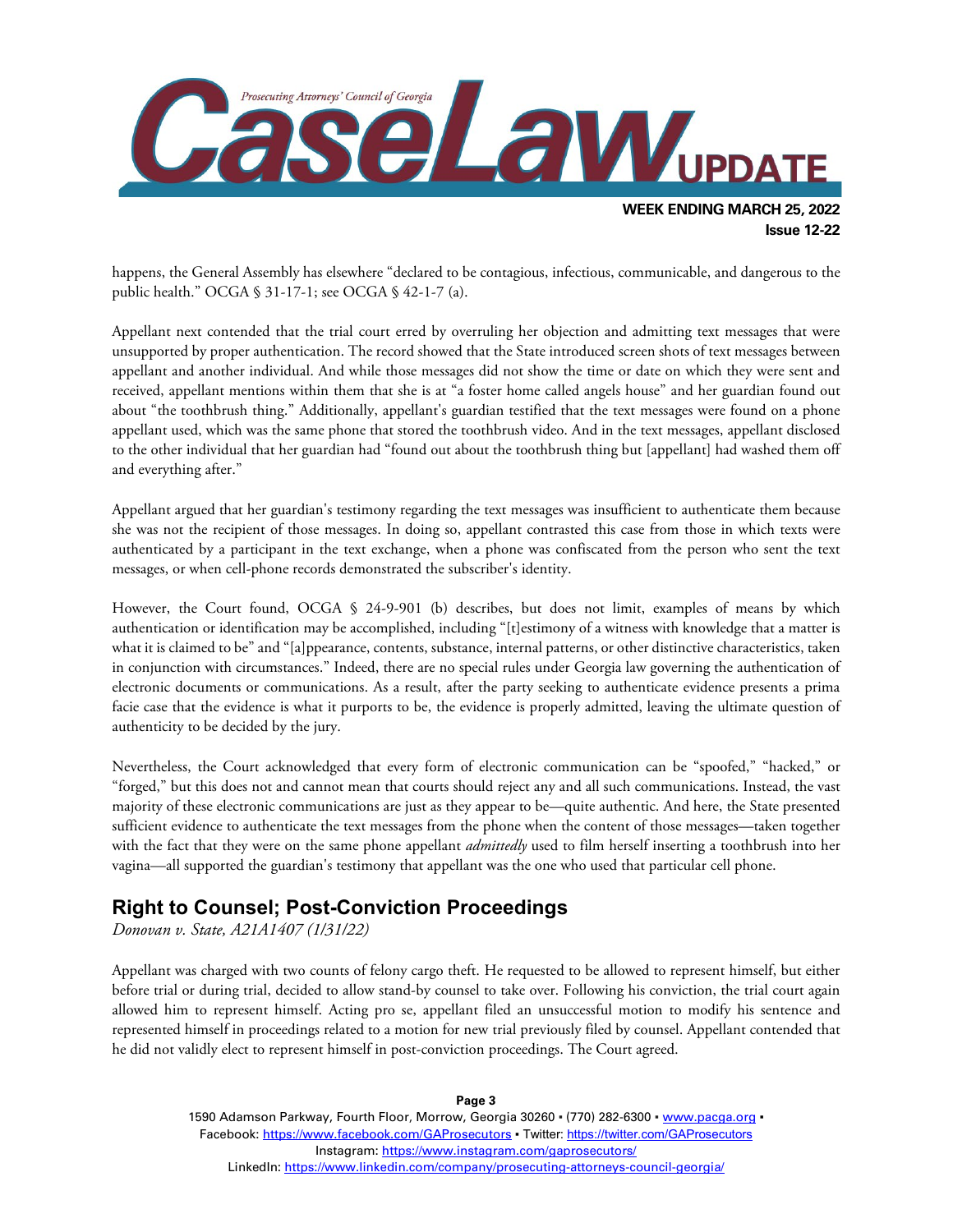

The Court stated that a defendant has a right to counsel in post-conviction proceedings, including the proceedings related to his motion for new trial. The record showed that, after appellant asked to represent himself post-conviction, the trial court held another hearing that the transcript describes as a *Faretta* hearing. But, the Court found, the colloquy about selfrepresentation at that hearing was extremely limited. After this colloquy, the trial court and appellant discussed other topics related to his post-conviction proceedings. No further mention was made of the dangers of self-representation in postconviction proceedings, and the trial court did not expressly find that appellant had knowingly, intelligently, and voluntarily waived his right to post-conviction counsel.

The Court noted that there is no specific colloquy that trial courts must use before a waiver of post-conviction counsel is valid. But, the Court found, the colloquy that did occur did not reflect a finding on the part of the trial court that appellant validly chose to proceed pro se in the post-conviction proceedings or that this choice was made after appellant was made aware of his right to counsel and the dangers of proceeding without counsel in those proceedings. Therefore, the Court held, although appellant made a valid election to represent himself at trial, he did not expressly waive his right to postconviction counsel.

Furthermore, the Court noted, the State did not argue, and the record did not show, that appellant functionally waived his right to post-conviction counsel when the trial court permitted him to represent himself in April 2019. In the case of an indigent defendant such as appellant, a functional waiver occurs when the trial court concludes that the defendant is attempting to use the discharge and employment of counsel as a dilatory tactic and declines to continue a proceeding until the defendant obtains new counsel. Here, the Court found, the trial court made no such conclusion in April 2019 when it ruled that appellant could represent himself, and there was no evidence that, up to that point, appellant was engaging in dilatory conduct in the post-conviction proceedings. Nevertheless, the Court noted, a year and a half later, the trial court cited dilatory conduct as a factor in the court's decision to deny appellant's request to reinstate counsel and continue the hearing on his motion for new trial. But, the Court found, that conduct occurred during the time period *after* the trial court permitted appellant to proceed pro se, and so it could not support the trial court's earlier ruling that appellant could represent himself.

Accordingly, the Court vacated the trial court's order denying appellant's motion for new trial and order denying appellant's motion to modify sentence and remanded the case to the trial court for appellant's post-conviction process to start anew. Appellant may then file an amended motion for new trial, either with counsel or pro se if he first knowingly, intelligently, and voluntarily elects to represent himself in post-conviction proceedings after being properly advised of the risks of doing so, or if the trial court first makes a proper finding that he has functionally waived his right to post-conviction counsel.

## **Right to Counsel; Post-Conviction Proceedings**

*Britt v. State, A21A1695 (2/1/22)*

Appellant entered a negotiated *Alford* plea to failure to register as a sex offender. Briefly stated, the record showed that at a pre-trial hearing, the trial court discussed with appellant his desire to represent himself. After questioning appellant, the trial court allowed him to represent himself but warned him of the potential dangers. The trial court did not mention the post-conviction process during its colloquy with appellant. At his later plea hearing, appellant reiterated his desire to

> 1590 Adamson Parkway, Fourth Floor, Morrow, Georgia 30260 · (770) 282-6300 · [www.pacga.org](http://www.pacga.org/) · Facebook:<https://www.facebook.com/GAProsecutors> . Twitter[: https://twitter.com/GAProsecutors](https://twitter.com/GAProsecutors) Instagram[: https://www.instagram.com/gaprosecutors/](https://www.instagram.com/gaprosecutors/) LinkedIn:<https://www.linkedin.com/company/prosecuting-attorneys-council-georgia/>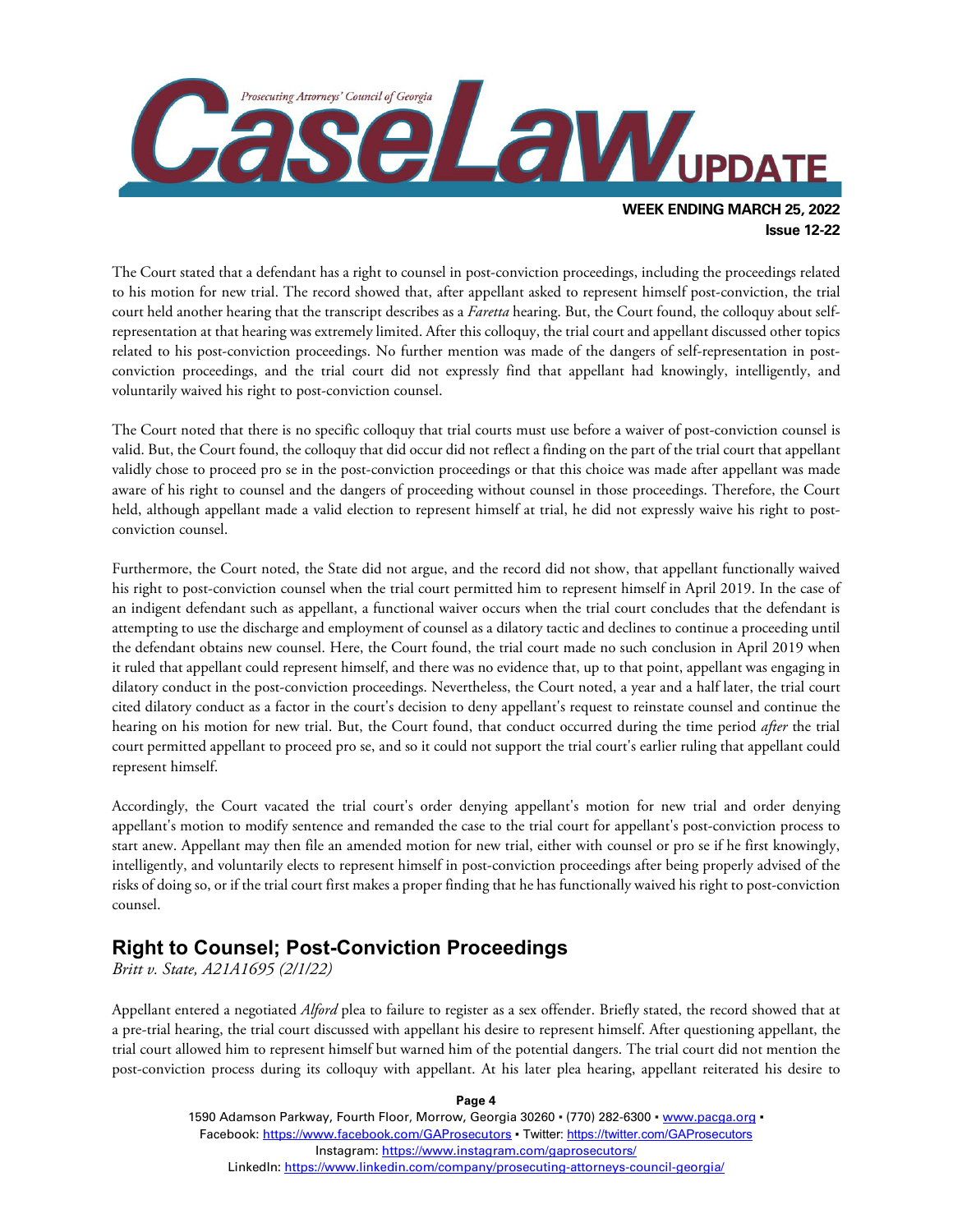

represent himself. After the trial court again warned him of the dangers of representing himself at the plea hearing or at trial, Appellant was allowed to proceed pro se. The trial court sentenced appellant to a term of ten years, with three to be served in confinement, and his conviction was entered. However, within 30 days of his guilty plea, and within the same term of court, appellant filed a pro se "Motion to Withdraw Void Sentence and Pleas."

Appellant also filed a "request for appointment of effective [assistance] of counsel," and the trial court appointed appellant counsel.

At the hearing on appellant's motion to withdraw his guilty plea, appellant expressed his desire to represent himself because his appointed counsel had filed a motion for a continuance, and he did not want the hearing to be continued. The trial court asked appellant again if he wanted to represent himself, and appellant responded affirmatively but requested that his appointed counsel remain in the courtroom on a standby basis. The trial court denied appellant's request for standby counsel, and, after confirming that appellant wanted to proceed pro se, dismissed appellant's counsel.

Appellant argued that the court erred by allowing him to represent himself during his motion to withdraw his plea. Specifically, appellant contended, the trial court failed to warn him of the risks of proceeding pro se in his post-conviction proceeding, and therefore, he did not make a knowing waiver of appellate counsel. The Court agreed.

The Court noted that a plea withdrawal proceeding is a critical stage of criminal prosecution wherein defendants are entitled to counsel. And here, the Court found, while the record showed that appellant was warned of the dangers of selfrepresentation at *trial*, he was not advised of the dangers of self-representation in his post-conviction proceeding. An examination of the record revealed that there were no discussions at any of the hearings about the dangers of selfrepresentation in appellant's post-conviction proceeding. Furthermore, while the order dismissing appellant's postconviction counsel, which was prepared by appellant's counsel, stated that appellant had been "formally advised by [the trial court] . . . about the dangers of self-[representation]", the hearing transcripts showed no such advice from the trial court regarding post-conviction self-representation.

Moreover, the Court found, the record did not reflect that the trial court found a functional equivalent of a knowing and voluntary waiver of counsel. Functional waiver of appointed counsel can occur when a defendant engages in dilatory tactics. At the hearing on his motion to withdraw his guilty plea, appellant expressed his desire to proceed pro se rather than with counsel because his appellate counsel had requested a continuance. As such, the record did not reflect that appellant functionally waived his right to appointed counsel through dilatory tactics.

Thus, the Court concluded, the trial court failed to advise appellant of the dangers of self-representation in his postconviction proceeding, and the record did not include a clear waiver of appellate counsel. Therefore, the Court held that the trial court abused its discretion by finding a waiver of counsel. Accordingly, the Court reversed and remanded the case to the trial court for a re-hearing on appellant's motion to withdraw his guilty plea.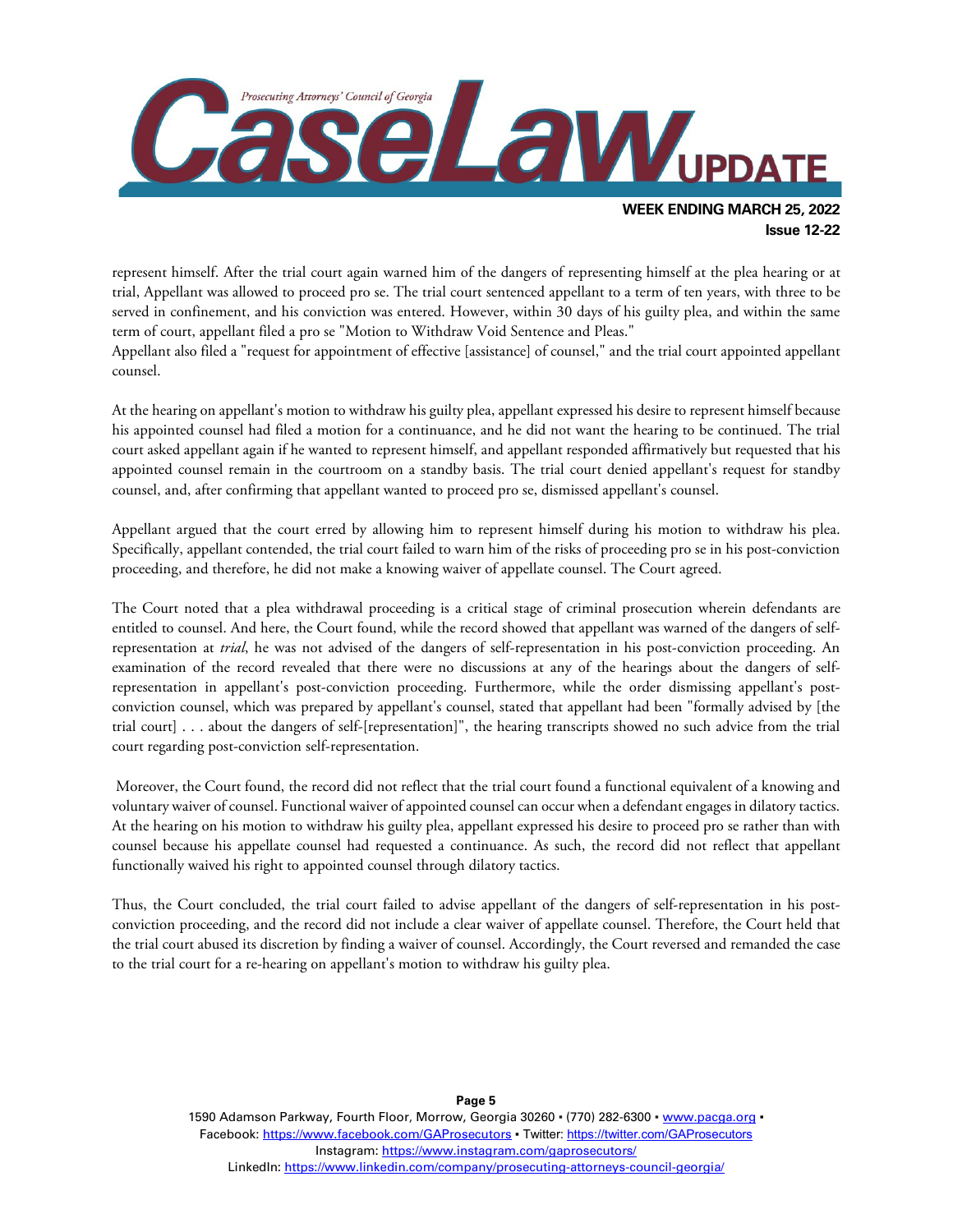

#### **Waiver of Right to Appeal; Out-of-Term Court Modification Orders**

*Howard v. State, A21A1618 (2/1/22)*

In March 2010, appellant was tried before a jury on multiple felony counts. Briefly stated, the record showed that appellant absconded prior to closing arguments on March 11, 2010, and the trial concluded without him. He was convicted on March 15, 2010, after the trial court sentenced him in absentia. appellant re-entered the county jail on May 25, 2010. Pursuant to a consent agreement reached by the State and appellant's newly-appointed appellate counsel, the trial court granted appellant an out-of-time appeal on October 5, 2018. The trial court recited the parties' agreement that trial counsel "failed to file a motion for new trial due to no fault of [appellant]" and that the grant of an out-of-time appeal was "appropriate under these circumstances." Ultimately, the court concluded: "[Appellant] wanted to appeal his case and bore no responsibility for the lack of a timely-filed notice of appeal or motion for new trial." However, in 2020, before the trial court addressed the motion for new trial, the State moved to vacate the October 2018 order granting appellant an out-oftime appeal. Asserting that appellant had absconded during the trial in 2010, the State argued that he had waived his right to appeal by remaining a fugitive during the original window for filing a motion for new trial and notice of appeal. The trial court agreed and vacated the order granting appellant an out-of-time appeal and dismissed his motion for new trial.

The Court noted that a defendant waives his right to appeal by remaining a fugitive during the period when he was authorized by statute to file a motion for a new trial or a notice of appeal. Thus, given appellant's fugitive status, he may not have been entitled to an out-of-time appeal. Nevertheless, the State consented to appellant's out-of-time appeal request, and the trial court entered the order granting him an out-of-time appeal on October 5, 2018.

The Court stated that generally, a trial court lacks jurisdiction to revise, correct, revoke, modify or vacate any judgment outside the term of court in which the judgment was entered. And without dispute, the trial court acted well outside of the applicable court term when it vacated the order granting appellant an out-of-time appeal and dismissed his motion for new trial. The State argued, however, that the court was authorized to act because appellant fraudulently induced the grant of an out-of-time appeal by misrepresenting his responsibility for the lack of a timely appeal. Specifically, the State pointed to appellant's assertion in his notarized, pro se motion for out-of-time appeal that "[b]y no conduct attributable to Defendant has Defendant's appeal been forfeited."

The Court stated that under OCGA § 17-1-4, "[t]he judgment of a court having no jurisdiction of the person or subject matter, or void for any other cause, is a mere nullity and may be so held in any court when it becomes material to the interest of the parties to consider it." In the civil context, a judgment procured by fraud is considered void. But even if this rule applies to criminal cases, a party seeking to set aside a judgment based on fraud must demonstrate that (1) the fraud was committed by the party's opponent and/or the opponent's attorney; (2) the party had no knowledge of the fraud; and (3) the party could not have discovered the fraud through the exercise of reasonable diligence.

And here, the Court found, the record showed that the State was - or should have been – well-aware that appellant absconded at the end of his trial in 2010. The State, therefore, did not demonstrate that it was unaware of that status – or could not have reasonably discovered it –- when it consented to appellant's request for an out-of-time appeal.

> 1590 Adamson Parkway, Fourth Floor, Morrow, Georgia 30260 · (770) 282-6300 · [www.pacga.org](http://www.pacga.org/) · Facebook:<https://www.facebook.com/GAProsecutors> . Twitter[: https://twitter.com/GAProsecutors](https://twitter.com/GAProsecutors) Instagram[: https://www.instagram.com/gaprosecutors/](https://www.instagram.com/gaprosecutors/) LinkedIn:<https://www.linkedin.com/company/prosecuting-attorneys-council-georgia/>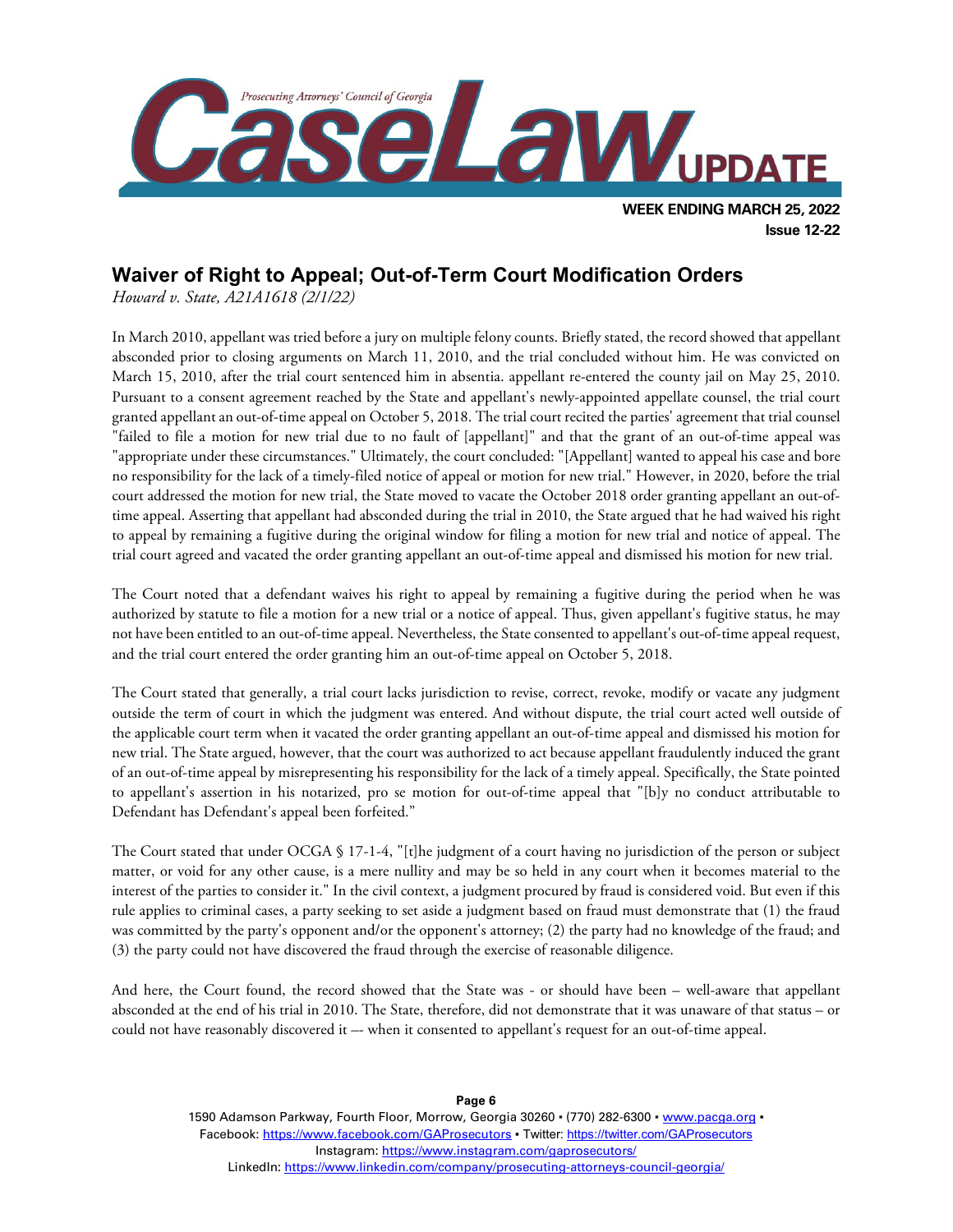

Thus, the Court concluded, if, as the States contended, appellant remained a fugitive for the entire appeal window following his conviction, the trial court may have erred in granting him an out-of-time appeal. But a ruling is not void simply because it is erroneous. And the State cited no authority establishing that the trial court lacked jurisdiction to enter the 2018 consent order or that the order was otherwise void. Accordingly, because the trial court improperly acted outside the applicable term of court, the Court reversed the court's order vacating the grant of an out-of-time appeal and dismissing appellant's motion for new trial.

#### **Ineffective Assistance of Counsel; Expert Witnesses**

*Priddy v. State, A21A1308 (2/1/22)*

Appellant was convicted of rape, incest, aggravated child molestation, aggravated sodomy, three counts of child molestation, three counts of sexual battery, and cruelty to children in the first degree. Citing *Hinton v. Alabama*, 571 U. S. 263, 273 (II) (A) (134 SCt 1081, 188 LE2d 1) (2014), he argued that his trial counsel was ineffective by calling an expert witness who did not have sufficient qualifications, training, or expertise. Specifically, appellant contended that his lead counsel hired the expert "to critique the [victim's] forensic interview and expose [the victim's] gaps in memory as fabrications rather than evidence of sexual abuse." However, the expert "fell apart" under cross-examination, and cocounsel testified during the hearing on appellant's motion for a new trial that she believed the expert "ended up hurting . . . [appellant's] case because [of] the way he testified." Co-counsel further testified that she would not have called the expert to testify because she did not think it "was the best option." Appellant asserted that the expert was not merely less qualified, he was unqualified to help the defense.

The Court stated that the decision whether to present an expert witness, like other decisions about which defense witnesses to call, is a matter of trial strategy that, if reasonable, will not sustain a claim of ineffective assistance. Where a defendant contends a strategic decision constitutes deficient performance, it must be shown that no competent attorney, under similar circumstances, would have made it. Moreover, a fair assessment of attorney performance requires that every effort be made to eliminate the distorting effects of hindsight, to reconstruct the circumstances of counsel's challenged conduct, and to evaluate the conduct from counsel's perspective at the time.

Here, the Court found, appellant's lead counsel testified during the hearing on appellant's motion for a new trial that the defense expert was hired to address the victim's forensic interview and provide assistance with "general psychology." Lead counsel further explained that the expert also was retained to address the victim's memory as it related to her prior abuse, but this goal could not be accomplished after the trial court denied the defense's motion in limine to pierce the Rape Shield Statute. Although appellant's co-counsel did not believe the expert's testimony helped the defense, she acknowledged that one of the reasons he was retained was to look at the forensic interview video and address any "red flags." In addition, cocounsel admitted that the public defender's office "quite often" used the defense expert hired in this case to testify about forensic interviews in child sex abuse cases.

The Court also found that the defense expert testified at trial that the victim's version of the events and the circumstances surrounding the outcry to her mother raised "red flags." He also testified about suggestibility and how a victim's memory can be tainted, specifically pointing out that the forensic interviewer in this case used leading and repeated questions, which could "cause a child to say things that [were] not factually true, to bend, to yield to that pressure." The expert mentioned